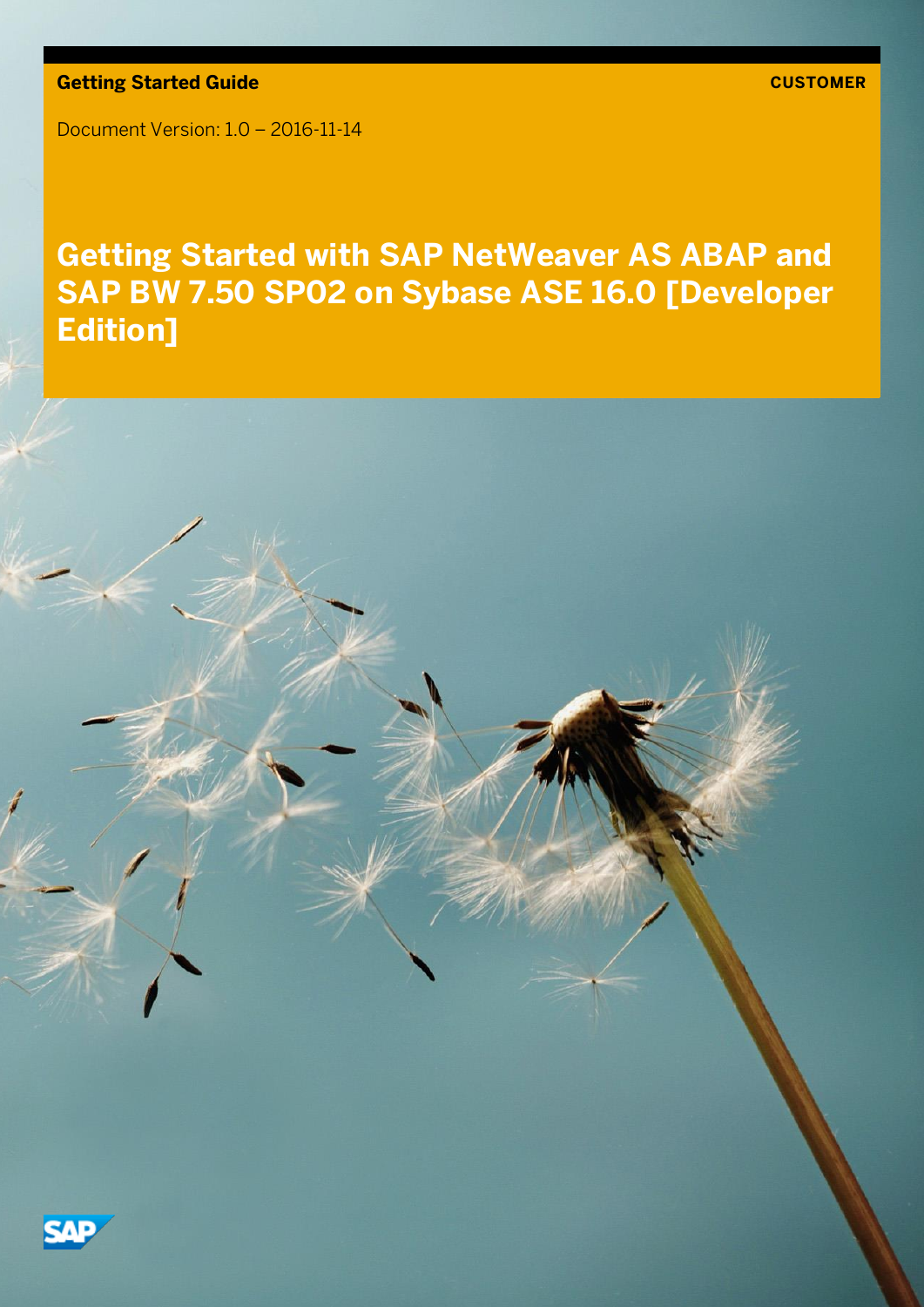# **Table of Contents**

| 1            |       |  |
|--------------|-------|--|
| $\mathbf{2}$ |       |  |
| 3            |       |  |
| 4            |       |  |
| 5            |       |  |
| 5.1          |       |  |
| 5.2          |       |  |
| 5.3          |       |  |
| 6            |       |  |
| 6.1          |       |  |
| 6.2          |       |  |
|              | 6.2.1 |  |
| 6.3          |       |  |
|              | 6.3.1 |  |
|              | 6.3.2 |  |
| 7            |       |  |
| 8            |       |  |
| 8.1          |       |  |
|              | 8.1.1 |  |
|              | 8.1.2 |  |
| 8.2          |       |  |
|              | 8.2.1 |  |
|              | 8.2.2 |  |
| 8.3          |       |  |
| 9            |       |  |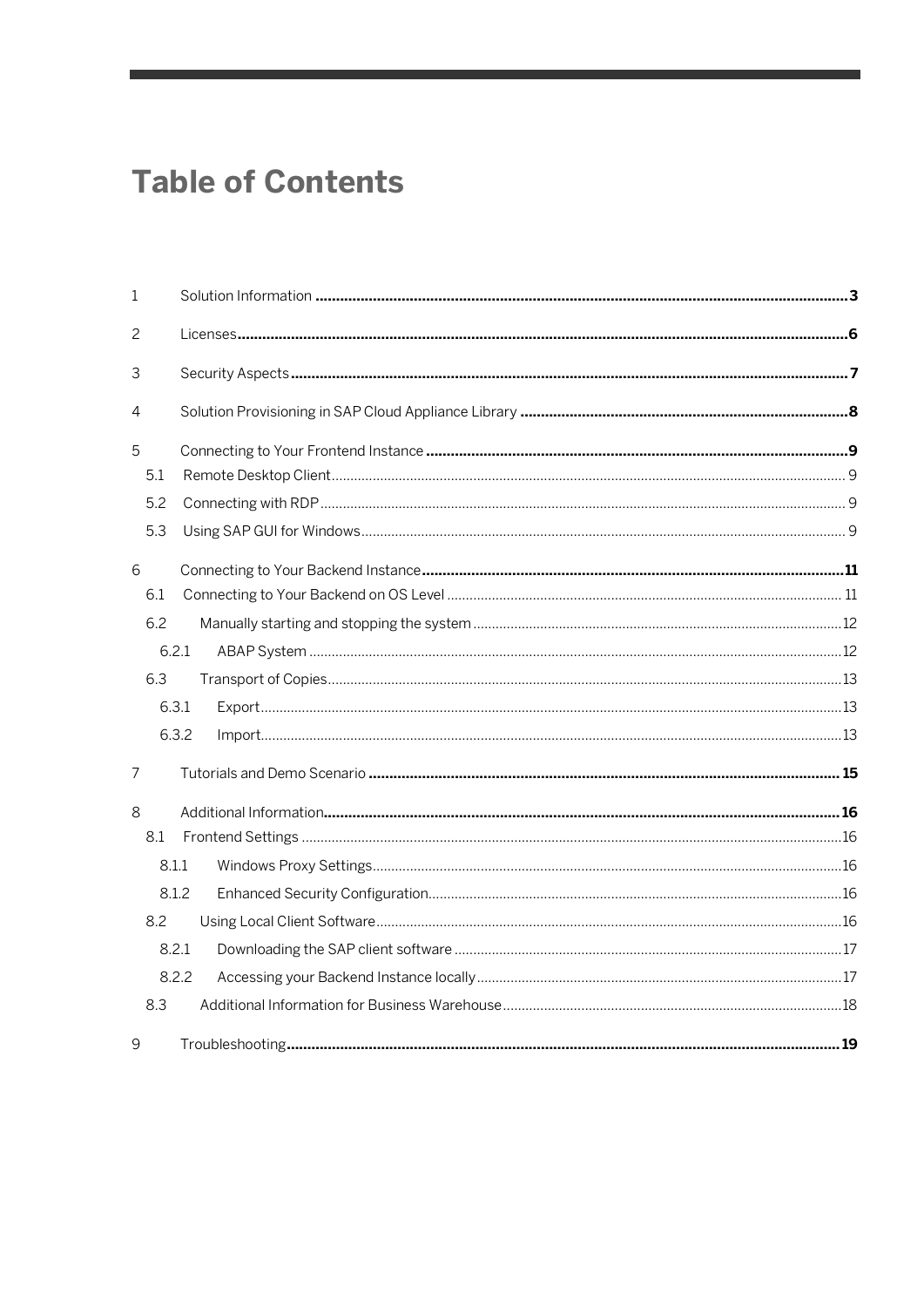# <span id="page-2-0"></span>**1 Solution Information**

This guide provides general information you need to use the solution SAP NetWeaver AS ABAP and SAP BW 7.50 SP02 on Sybase ASE 16.0.

### **Material Numbers**

You get access to a system that has been built up using the following media:

| Number                    | Description                                         |
|---------------------------|-----------------------------------------------------|
| 51050082                  | SAP Kernel 7.45 Linux on x86 64 64 bit              |
| 51050162                  | SAP ASE 16.0.02.02 RDBMS Linux on x86 64 64bit      |
| 51050042                  | NetWeaver 7.5                                       |
| 7016865                   | SAP Landscape Transformation Replication Server 2.0 |
| sapcc-2.7.2-linux-x64.zip | SAP HANA Cloud Connector                            |
| SAPK-75705INBICONT        | SAP BI Content Installation                         |

### **Components**

The solution comprises the following component versions:

| Component      | <b>SP-Level</b> |
|----------------|-----------------|
| SAP_BASIS      | 2               |
| SAP_ABA        | 2               |
| SAP_GWFND      | 2               |
| SAP_UI         | $\overline{c}$  |
| ST-PI          | 3               |
| <b>BI_CONT</b> | 9               |
| SAP_BW         | 2               |
| <b>SAPSLT</b>  | 10              |

The front end comprises the following component versions:

#### Component

SAP GUI for Windows 7.40 Patch 5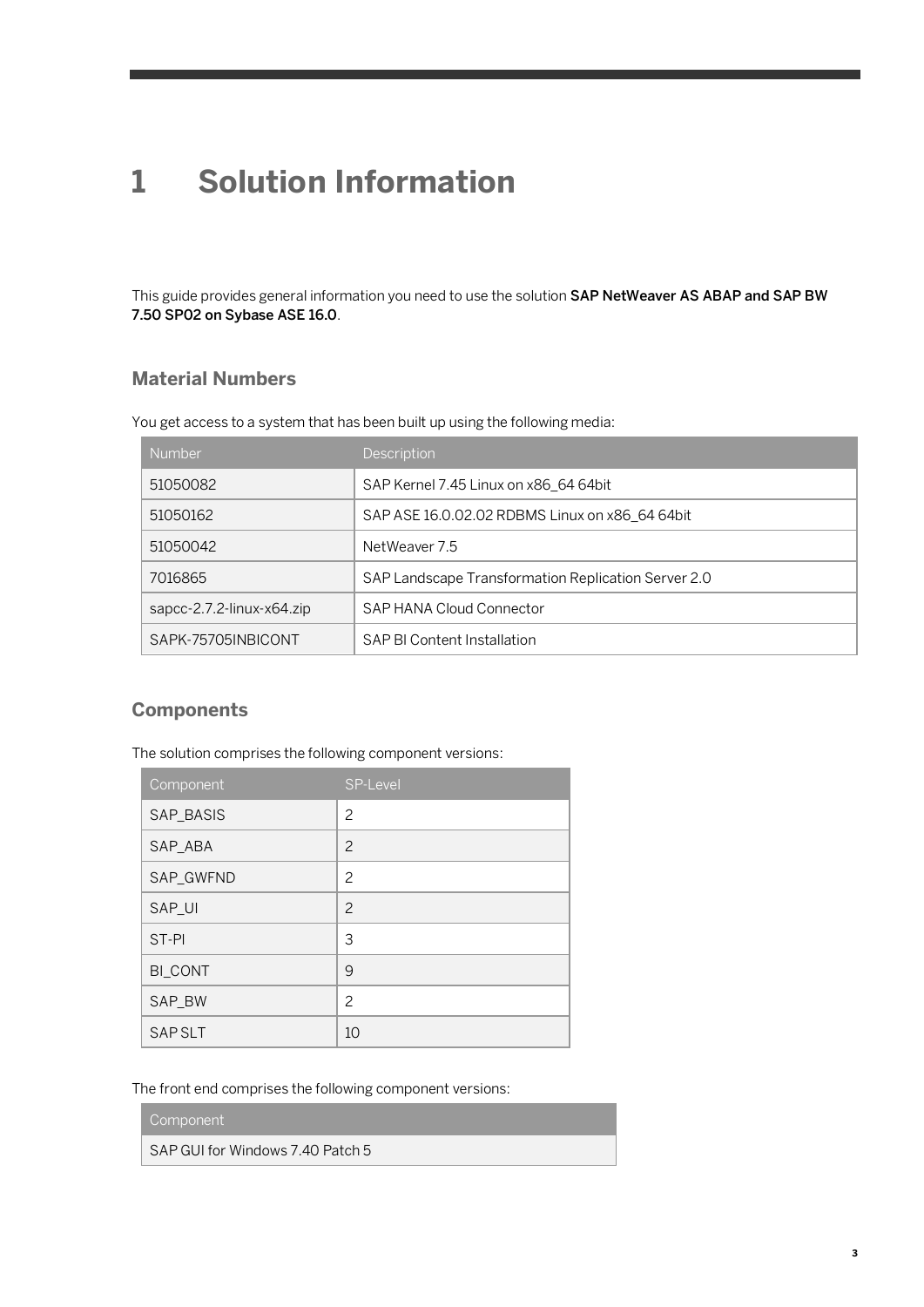| Component                                                      |
|----------------------------------------------------------------|
| SAP Development Tools for Eclipse: ABAP Development Tools 2.51 |
| SAP Development Tools for Eclipse: BW Modelling Tools 1.1.7    |
| SAP Development Tools for Eclipse: SAPUI5 Tools 2.0            |
| SAP BusinessObjectsDesignStudio Release 1.6                    |

### **Sizing Information**

Follow the sizing guidelines to determine the hardware requirements of the solution such as network bandwidth, physical memory, CPU power, and I/O capacity by choosing this quick link[: http://service.sap.com/sizing](http://service.sap.com/sizing) -> Sizing -> Sizing Guidelines

You can use also the search function in the [Quick](http://service.sap.com/) Sizer tool to find your required sizing guidelines.

### **ABAP Application Server Details**

| <b>Name</b>              | Value                                                           | Description                                                                  |
|--------------------------|-----------------------------------------------------------------|------------------------------------------------------------------------------|
| <b>SID</b>               | <b>NPL</b>                                                      | System ID of the SAP system                                                  |
| CI Instance Number       | 00                                                              | The instance number of the central instance (CI)                             |
| 01<br>CS Instance Number |                                                                 | The instance number of the central services (CS)<br>instance.                |
| Password                 | <master password=""></master>                                   | The password set during instance creation.                                   |
| Username                 | <b>DDIC</b><br>$SAP*$<br><b>DEVELOPER</b><br><b>BWDEVELOPER</b> | These are the standard users which you can use to<br>access the ABAP server. |
| <b>Clients</b>           | 000<br>001                                                      | These are the standard clients available in a newly<br>installed SAP system. |

### **Database Server Details**

| Name       | Value      | <b>Description</b>                          |
|------------|------------|---------------------------------------------|
| <b>SID</b> | <b>NPL</b> | System ID of the SAP system                 |
| DB SID     | <b>NPL</b> | System ID of the database of the SAP system |
| DB Type    | <b>SYB</b> | Type of the database                        |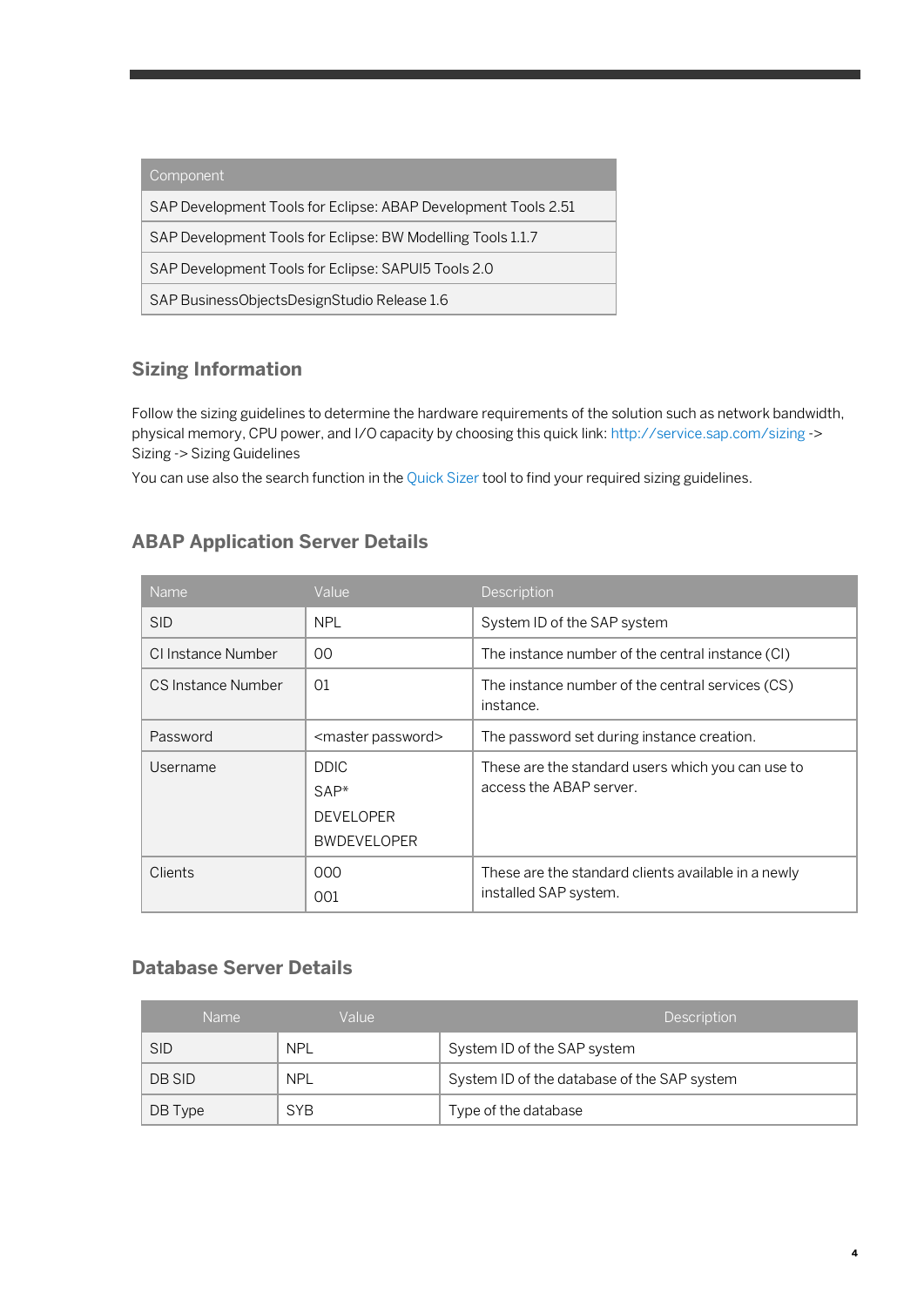| <b>Name</b> | Value                                                                | Description                                                                      |
|-------------|----------------------------------------------------------------------|----------------------------------------------------------------------------------|
| Username    | <b>SAPSSO</b><br>SA<br><b>SAPSA</b><br>SAPSR3DB<br><b>DBACOCKPIT</b> | These are the standard users which you can use to access the<br>database server. |
| Password    | <master password=""></master>                                        | Password set during instance creation                                            |

### **OS Users and Groups**

| <b>Name</b> | Description                                                                                                                     |
|-------------|---------------------------------------------------------------------------------------------------------------------------------|
| npladm      | SAP system administrator                                                                                                        |
| sapadm      | SAP database administrator                                                                                                      |
| sapsys      | Group containing all <sid>adm users (should be a group in a central user storage like LDAP,<br/>NIS, or Active Directory)</sid> |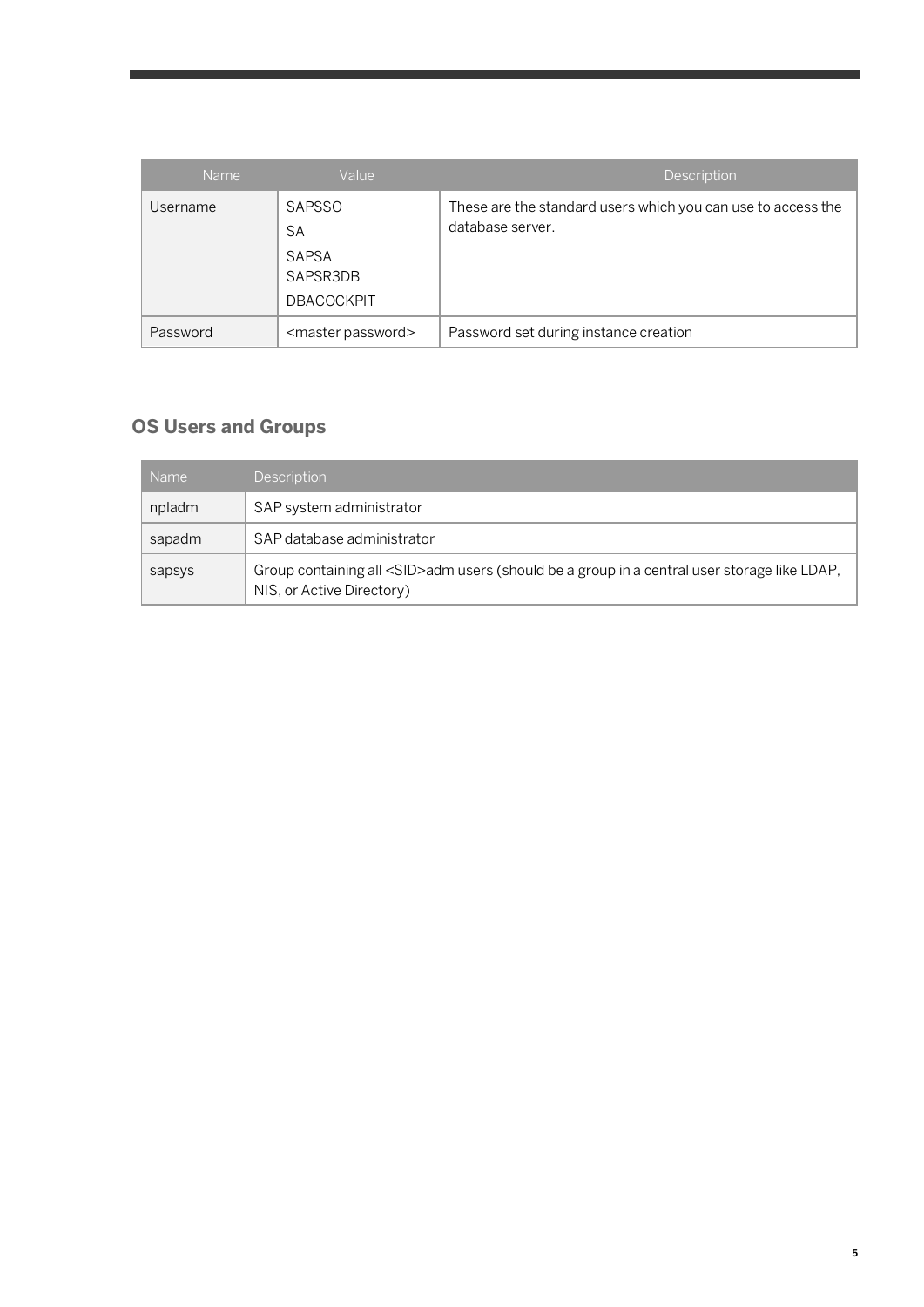# <span id="page-5-0"></span>**2 Licenses**

### **Developer License Agreement**

This solution could be used for development purpose under the perpetual Developer License Agreement. Note that you are allowed to install only "Minisap" license keys, which can be renewed as long as you adhere to the Terms and Conditions of the Developer License Agreement.

### **License Keys Installation**

Once you create the solution instance in SAP Cloud Appliance Library, the SAP system will generate a temporary license key that is sufficient for exploration purposes. Note that a valid license is required to use the solution instance after the expiration of the pre-installed temporary license. For this solution you have to request and install the following license keys:

• NPL - SAP NetWeaver 7.x (Sybase ASE)

For more information about how to request and install "Minisap" license keys, se[e this SCN document.](http://scn.sap.com/docs/DOC-70025)

IMPORTANT: If you log on with the user DEVELOPER, then the first time you create an object, you will be asked for a user key.

Enter the following key exactly: 35408798513176413512

Please note, that all the above steps must be carried out; otherwise, the above user key will not work.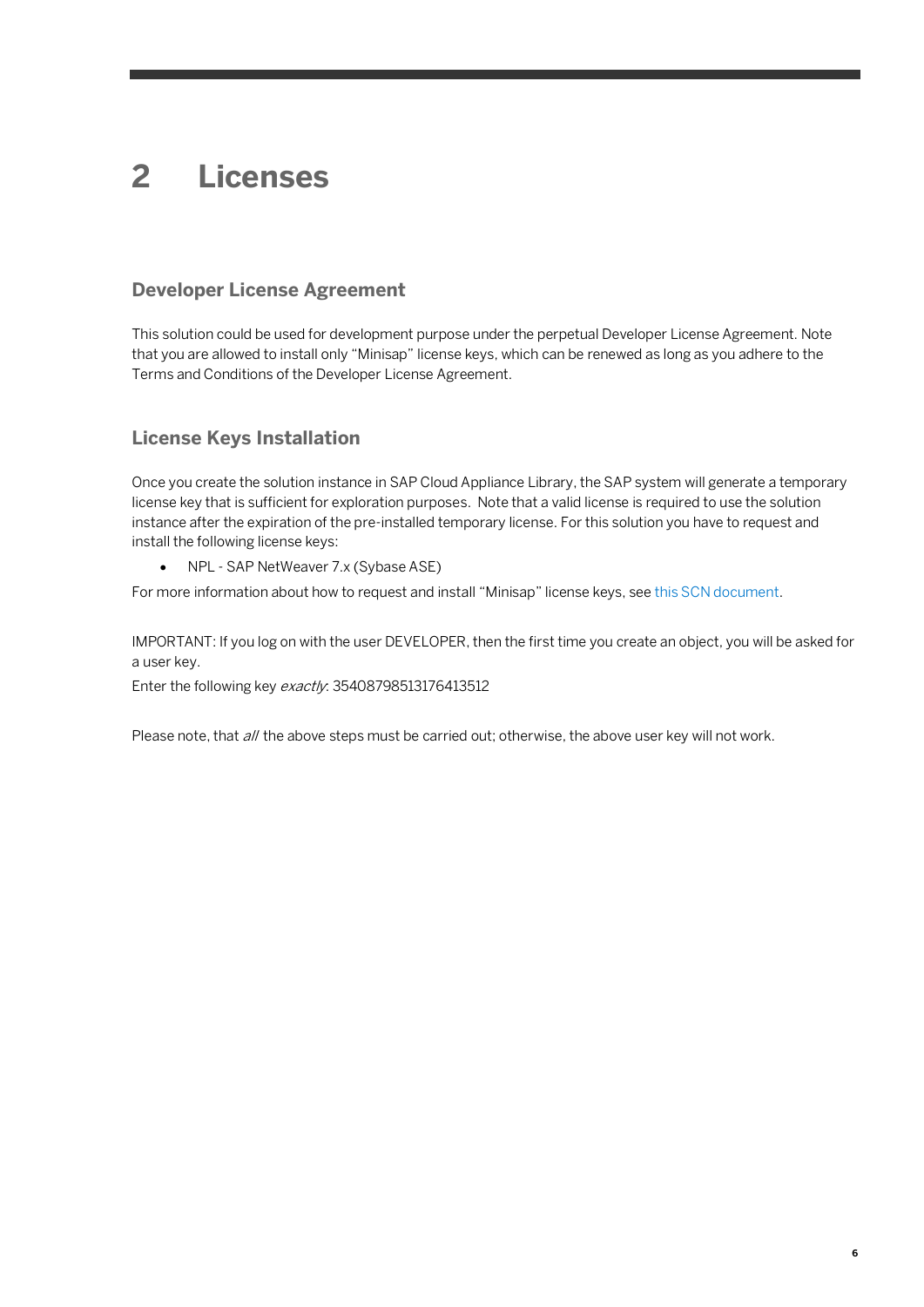# <span id="page-6-0"></span>**3 Security Aspects**

Be aware that creating your instances in the public zone of your cloud computing platform is convenient but less secure. Ensure that only port 22 (SSH) is opened when working with Linux-based solutions and port 3389 (RDP) when working with Windows based solutions. In addition, we also recommend that you limit the access to your instances by defining a specific IP range in the Access Points settings, usin[g CIDR notation.](http://en.wikipedia.org/wiki/Classless_Inter-Domain_Routing) The more complex but secure alternative is to set up a virtual private cloud (VPC) with VPN access, which is described i[n this tutorial on](http://scn.sap.com/docs/DOC-57869)  [SCN.](http://scn.sap.com/docs/DOC-57869)

The list below describes the ports opened for the security group formed by the server components of your solution instance:

| Protocol   | Port | <b>Description</b>                               |
|------------|------|--------------------------------------------------|
| <b>SSH</b> | 22   | Used for SSH connection to Linux-based servers   |
| RDP        | 3389 | Used for RDP connection to Windows based servers |

To access back-end servers on the operating system (OS) level, use the following information:

You must change the initial user passwords provided by SAP when you log onto the system for the first time.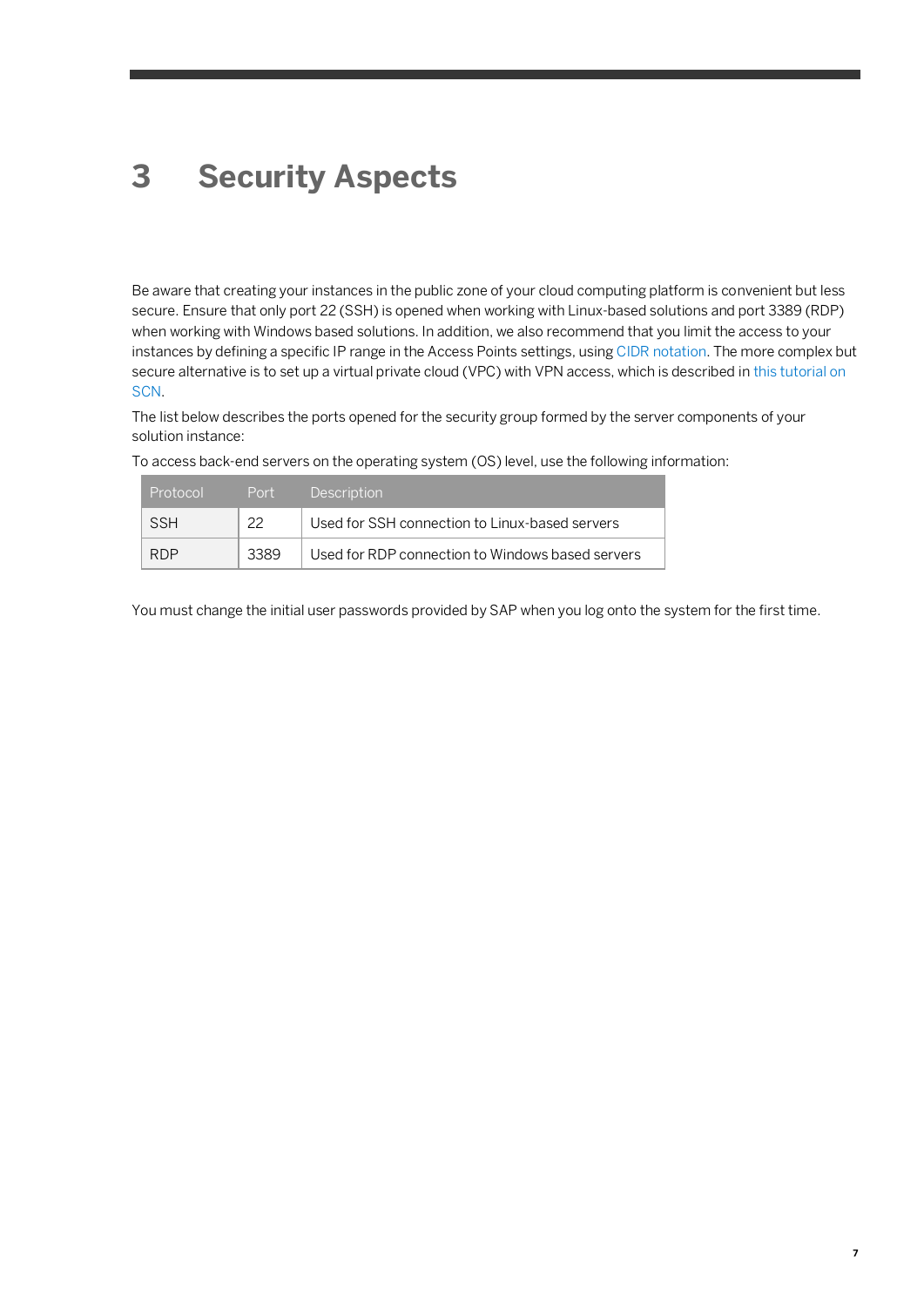# <span id="page-7-0"></span>**4 Solution Provisioning in SAP Cloud Appliance Library**

If you have a user in SAP Cloud Appliance Library, you need to meet the following prerequisites before starting to use the SAP Cloud Appliance library:

#### - Cloud Provider Configurations

You have a valid account in one of the cloud providers supported by SAP Cloud Appliance Library. If you already have an active cloud provider account, you can proceed directly with the next section. Otherwise, navigate to the cloud provider home page and sign up.

For more information about the supported cloud providers, see th[e FAQ page.](http://scn.sap.com/docs/DOC-33673)

#### - Navigate to SAP Cloud Appliance Library

Open the SAP Cloud Appliance Library in your Web browser using the following link[: https://cal.sap.com](https://cal.sap.com/)

For more information about how to use solutions in SAP Cloud Appliance Library, see the official documentation of SAP Cloud Appliance Library (choose *Support*  $\rightarrow$  *Documentation* link and choose  $\boxed{+}$  (expand all) button to see all documents in the structure). You can also use the context help in SAP Cloud Appliance Library by choosing the *Help* panel from the right side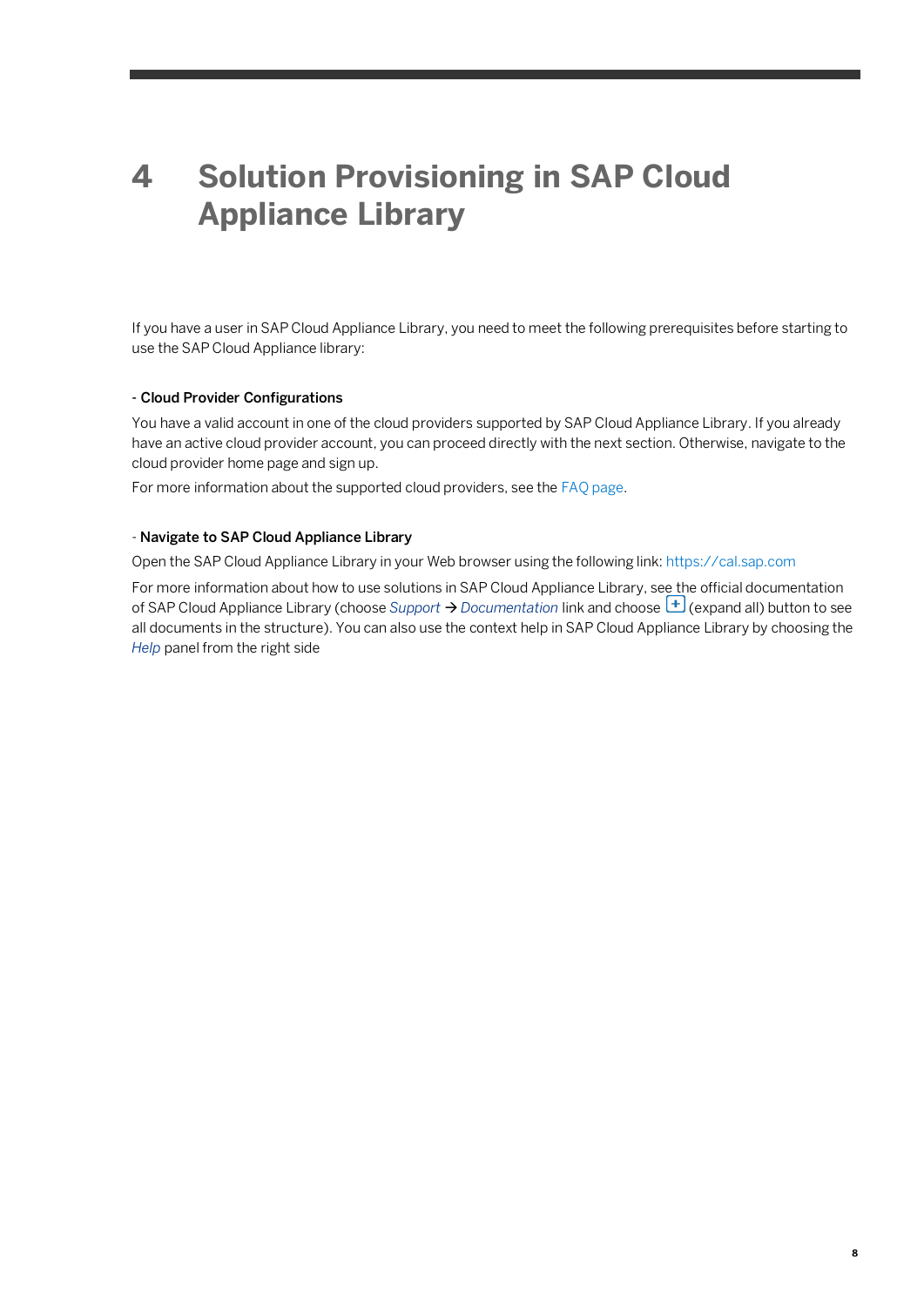# <span id="page-8-0"></span>**5 Connecting to Your Frontend Instance**

### <span id="page-8-1"></span>**5.1 Remote Desktop Client**

For connecting to your frontend instance you need an RDP client for your local operating system:

Microsoft Windows: Start the Remote Desktop Connection using the Start Menu (All Programs > Accessories) or executing mstsc.exe.

Apple Mac OS X: Use the fre[e Microsoft Remote Desktop](https://itunes.apple.com/en/app/microsoft-remote-desktop/id715768417) app available in the Mac App Store to connect to your frontend.

<span id="page-8-2"></span>Linux: You can use open source RDP clients lik[e Remmina.](http://remmina.sourceforge.net/)

### **5.2 Connecting with RDP**

You can find the <IP Address> of your frontend instance by clicking on the instance name in your SAP Cloud Appliance Library account. Take the IP of the frontend instance and use the OS user "Administrator" with your master password to log in with your remote desktop client.

### <span id="page-8-3"></span>**5.3 Using SAP GUI for Windows**

SAP GUI for Windows is already installed on your frontend instance with a pre-configured system connection for SAP Logon. If you want to create an additional entry, proceed with the following steps:

- Start the SAP Logon.
- Choose new entry  $\rightarrow$  User defined.
- In the System wizard, specify the following parameters:

| Parameter ID              | Parameter Value                                                                   | <b>Note</b>                                                        |
|---------------------------|-----------------------------------------------------------------------------------|--------------------------------------------------------------------|
| <b>Application Server</b> | <ip address=""></ip>                                                              | The IP address of the instance from SAP<br>Cloud Appliance Library |
| Instance Number           | 00                                                                                | ABAP instance number used by the<br>appliance.                     |
| System-ID                 | <b>NPL</b>                                                                        | ABAP system id used by the appliance                               |
| User Name                 | Client 000: SAP*, DDIC<br>Client 001: SAP*, DDIC, DEVELOPER<br><b>BWDEVELOPER</b> | Default users                                                      |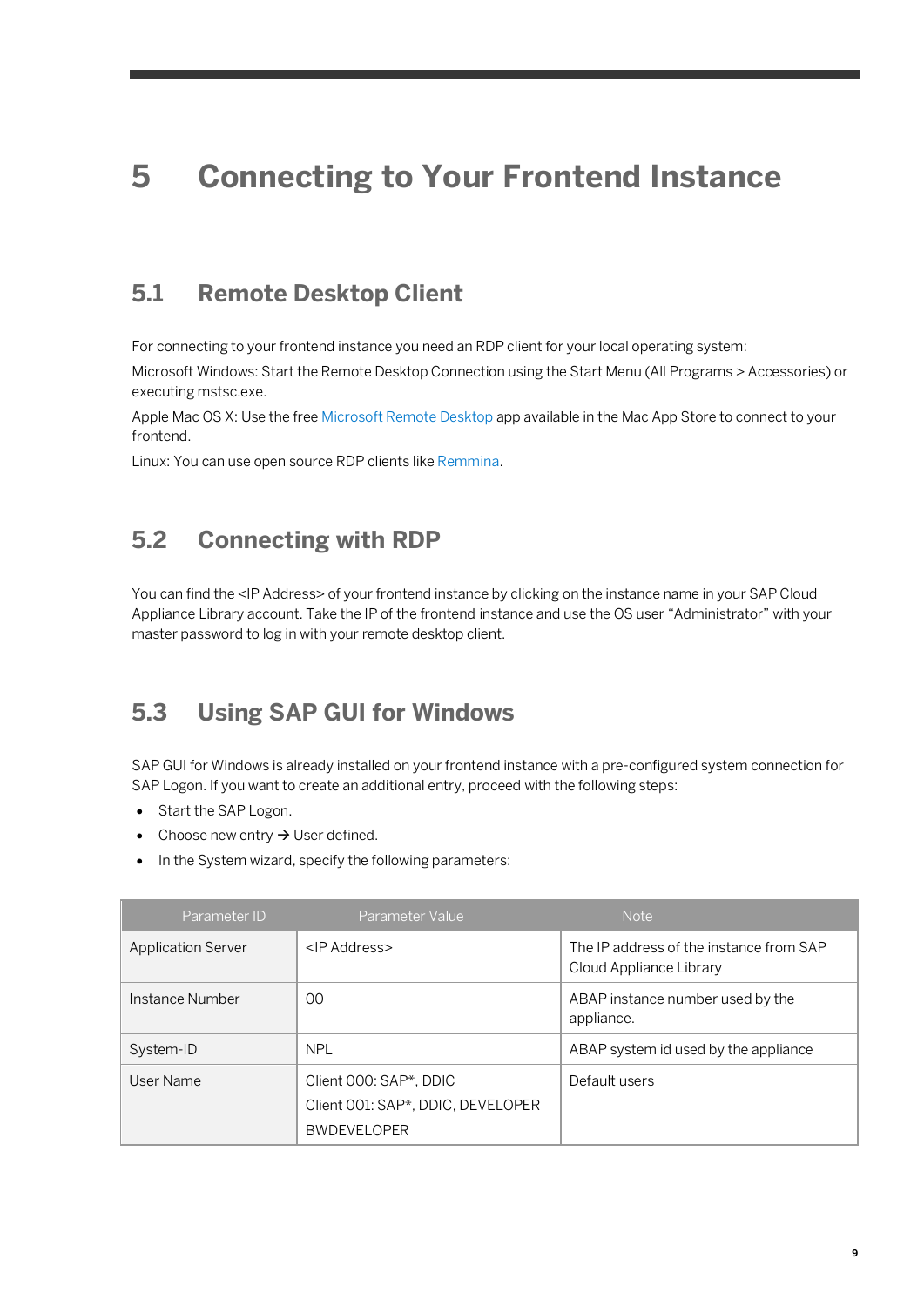| Parameter ID | Parameter Value               | <b>Note</b>                                                                  |
|--------------|-------------------------------|------------------------------------------------------------------------------|
| Password     | <master password=""></master> | The password of SAP*, DDIC, DEVELOPER<br>and BWDEVELOPER users are the same. |

For out-of-the-box ABAP development and the pre-configured Fiori demo applications we recommend to use the user DEVELOPER in client 001. For the pre-configured BW demo scenarios and BW development we recommend to use the user BWDEVELOPER in client 001.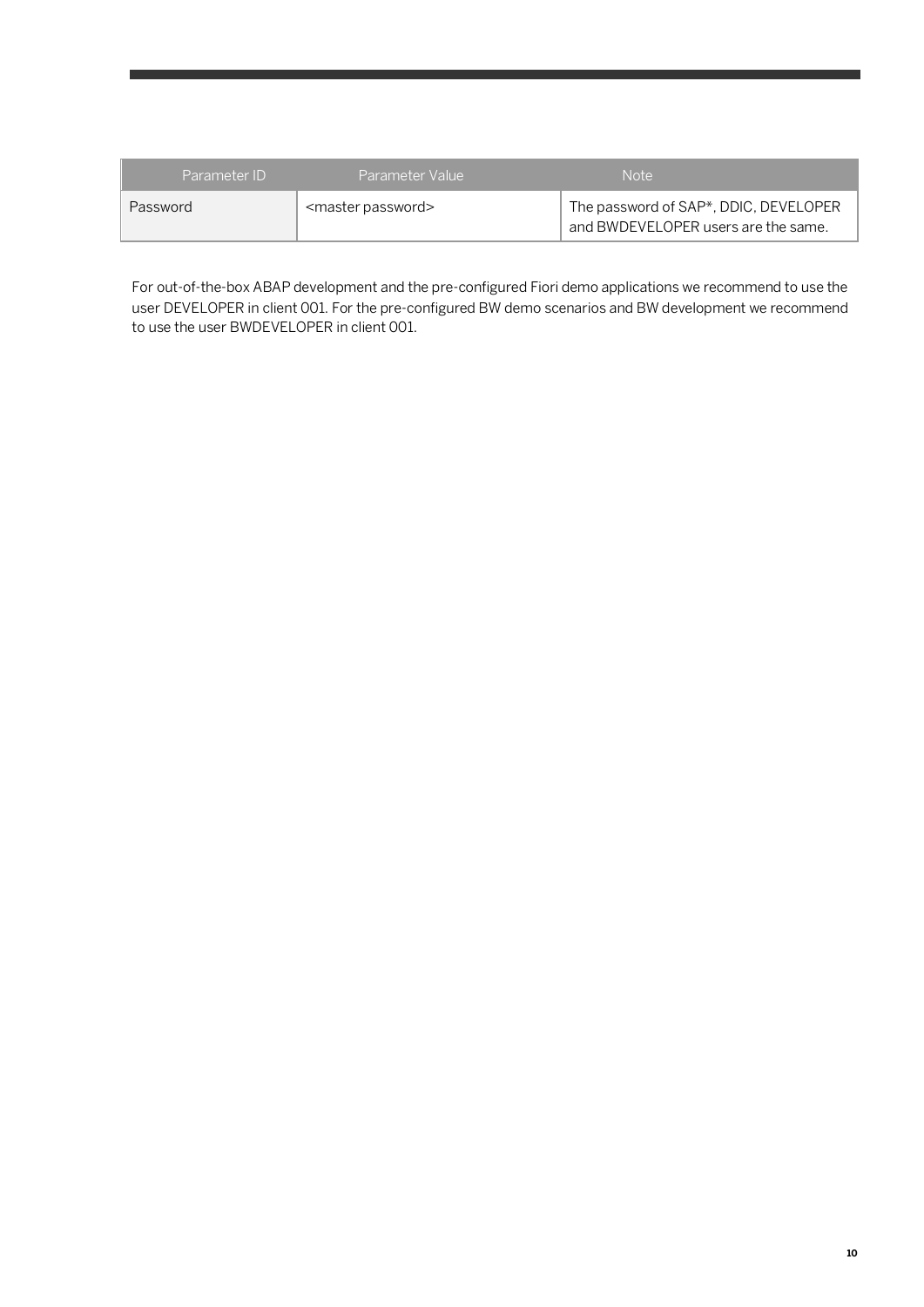# <span id="page-10-0"></span>**6 Connecting to Your Backend Instance**

## <span id="page-10-1"></span>**6.1 Connecting to Your Backend on OS Level**

In case you want to access your backend instance on OS level (not recommended unless you know what you are doing), you need an SSH client for your local environment, e.g[. PuTTY for Windows.](http://www.chiark.greenend.org.uk/~sgtatham/putty/download.html)

The following steps describe how to connect to your backend instance using PuTTY, but are similar for alternative SSH clients:

- Click on the instance name in your CAL account, to retrieve the IP of your backend instance and download the instance key pair.
- Extract the private key of the key pair by using a tool like puttygen.exe.
- Open PuTTY and enter the IP of your backend instance.
- Navigate to the SSH > Auth node and enter your private key file.
- Navigate to the Connection > Data node and enter root as auto-login username.
- Save these session settings and hit the Open button.

Now you can log in to your backend instance on OS level (SLES) for monitoring, troubleshooting, or accessing files on the server.

#### The following tables list all important users on OS level:

| Parameter ID | Parameter<br>Value | <b>Note</b>                                                                                                                                                   |
|--------------|--------------------|---------------------------------------------------------------------------------------------------------------------------------------------------------------|
| OS User Name | root               | The default OS Administrator user for Linux SUSE.                                                                                                             |
| OS Password  | <none></none>      | Use the private key for login with the root user.<br>During instance creation you should save the<br>private key. So you can download it when you need<br>it. |

The administration users for HANA and ABAP on operating system level are defined as follows:

| Parameter ID               | Parameter<br>Value            | <b>Note</b>                                                                                                                 |
|----------------------------|-------------------------------|-----------------------------------------------------------------------------------------------------------------------------|
| ASE administrator name     | sybadm                        | Additional user for ASE lifecycle management -<br>start/stop, administration, functions, recovery                           |
| ASE administrator password | <master password=""></master> | The password is the same as the master password<br>provided during instance creation in the SAP<br>Cloud Appliance Library. |
| ABAP administrator name    | npladm                        | Additional user for ABAP lifecycle management -<br>start/stop, administration, functions, recovery                          |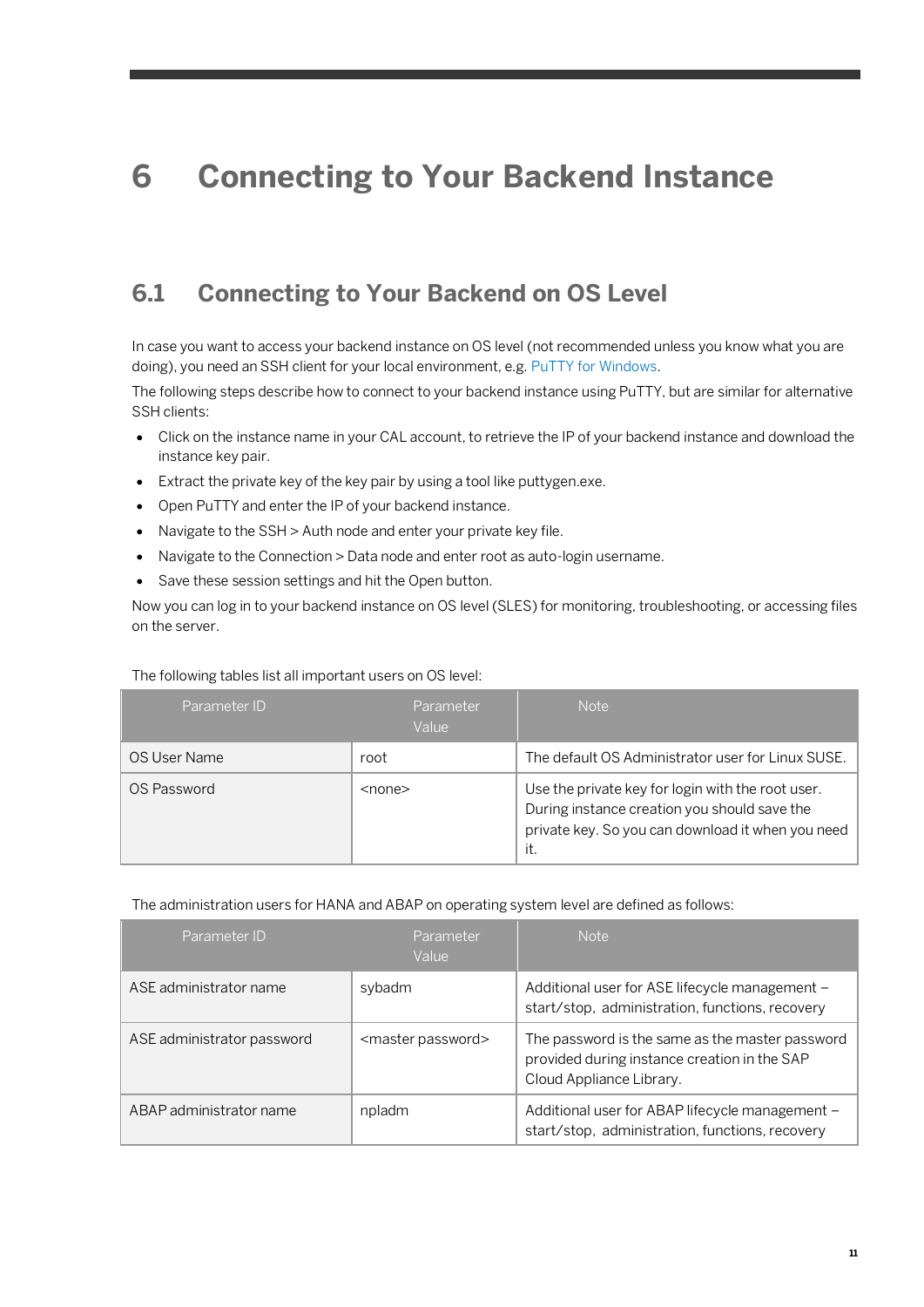| Parameter ID                | <b>Parameter</b><br>Value     | Note                                                                                                                        |
|-----------------------------|-------------------------------|-----------------------------------------------------------------------------------------------------------------------------|
| ABAP administrator password | <master password=""></master> | The password is the same as the master password<br>provided during instance creation in the SAP<br>Cloud Appliance Library. |

#### Additional users on operating system level are:

| Parameter ID                         | Parameter<br>Value            | <b>Note</b>                                                                                                                 |
|--------------------------------------|-------------------------------|-----------------------------------------------------------------------------------------------------------------------------|
| <b>SAP System Administrator</b>      | sapadm                        |                                                                                                                             |
| SAP System Administrator<br>password | <master password=""></master> | The password is the same as the master password<br>provided during instance creation in the SAP<br>Cloud Appliance Library. |
| SAP System Administrator             | daaadm                        |                                                                                                                             |
| SAP System Administrator<br>password | <master password=""></master> | The password is the same as the master password<br>provided during instance creation in the SAP<br>Cloud Appliance Library. |

### <span id="page-11-0"></span>**6.2 Manually starting and stopping the system**

The system (ABAP server and database) is automatically started when you activate an instance in CAL. The system (ABAP server and database) is automatically stopped, when you suspend the instance in CAL. There might be nevertheless situations where you want to start or stop the ABAP server or the database manually. The next sections describe how to do this.

## <span id="page-11-1"></span>**6.2.1 ABAP System**

To check the status of the ABAP system logon as root on operating system level and execute:

```
su - npladm
sapcontrol -nr 00 -function GetProcessList
```
For stopping the ABAP system logon as root on operating system level and execute:

```
su - npladm
stopsap r3
exit
```
For starting the ABAP system logon as root on operating system level and execute (database must run):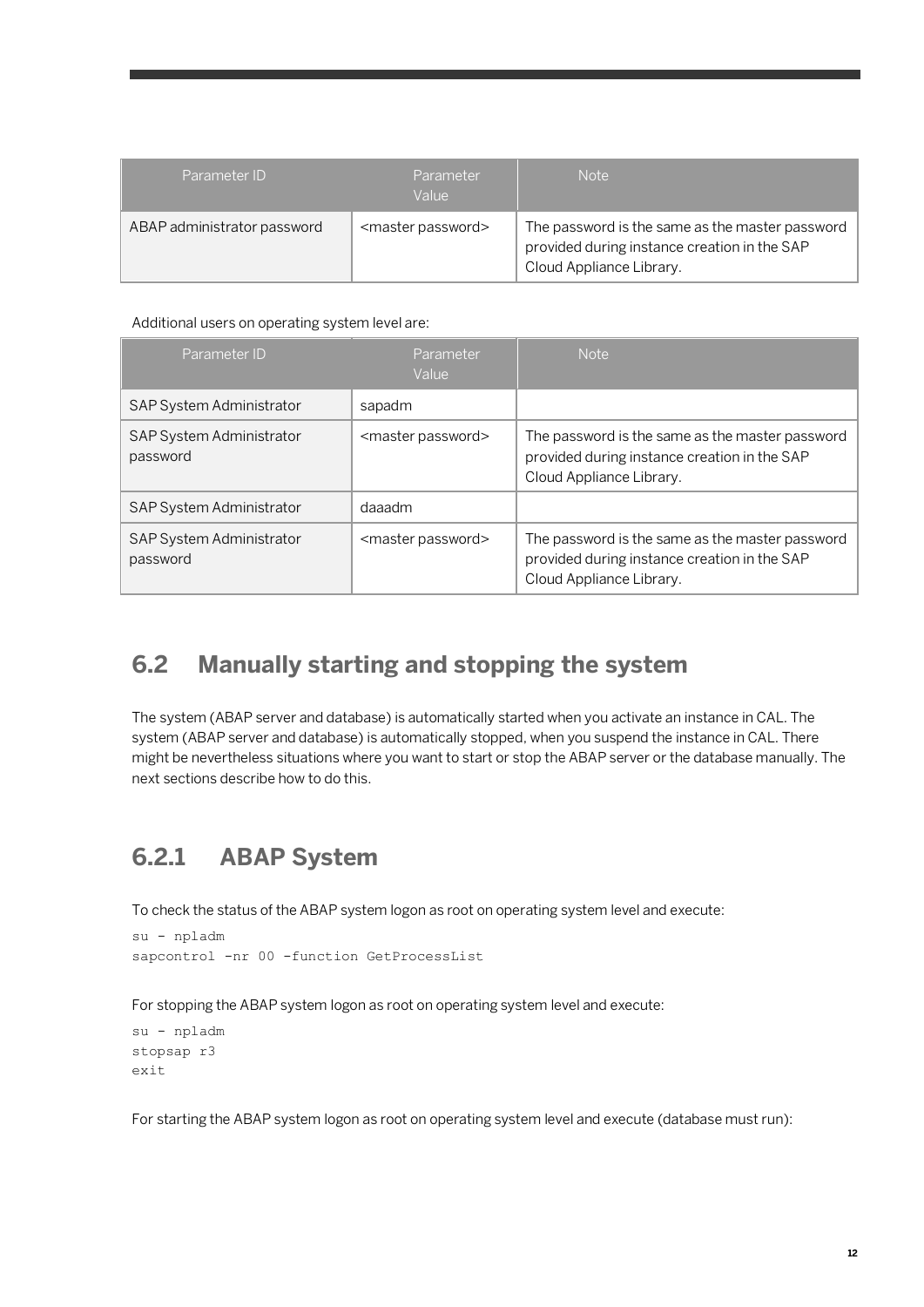su - npladm startsap r3  $e$ xit

## <span id="page-12-0"></span>**6.3 Transport of Copies**

The system has been set up in a way that allows you to import and export ABAP objects as transport of copies. For security reasons we removed the rfc connection and user tsmadm. See [TMS Documentation](http://help.sap.com/saphelp_nw70/helpdata/en/57/38dd4e4eb711d182bf0000e829fbfe/content.htm?frameset=/en/44/b4a09a7acc11d1899e0000e829fbbd/frameset.htm¤t_toc=/en/b4/d0340a2d0f433cbeb69660e750d74b/plain.htm&node_id=147&show_children=true#jump78) tp complete the configuration.

<span id="page-12-1"></span>This section describes an export/import scenario.

## **6.3.1 Export**

To export objects with a transport of copies you have to execute the following procedure:

- In transaction SE01 choose Create (F6).
- Mark Transport of Copies and choose Enter.
- Enter a description.
- As transport target enter DMY and choose Save.
- Add the objects you need into the request. You may enter them either directly or via the menu Request/Task  $\rightarrow$  Object List  $\rightarrow$  Include Objects...
- Release the request.

You will find your transport files in the directories:

/usr/sap/trans/data

/usr/sap/trans/cofiles

For the file transfer you can use sFTP or SCP clients like WinSCP with user root and the private key file of your backend instance (se[e Connecting to Your Backend on OS Level\)](#page-10-0) or you can directly import the existing PuTTY connection profile.

## <span id="page-12-2"></span>**6.3.2 Import**

To import transports into the system you have to execute the following procedure:

- Copy your transport files to:
	- /usr/sap/trans/data
	- /usr/sap/trans/cofiles
	- For the file transfer you can use sFTP or SCP clients like WinSCP (see above).
- Ensure that user npladm has sufficient rights for accessing your transport files (e.g. use the chown npladm:sapsys <file> command), otherwise the import will fail.
- In transaction STMS open the Import Overview (F5) and double click on NPL.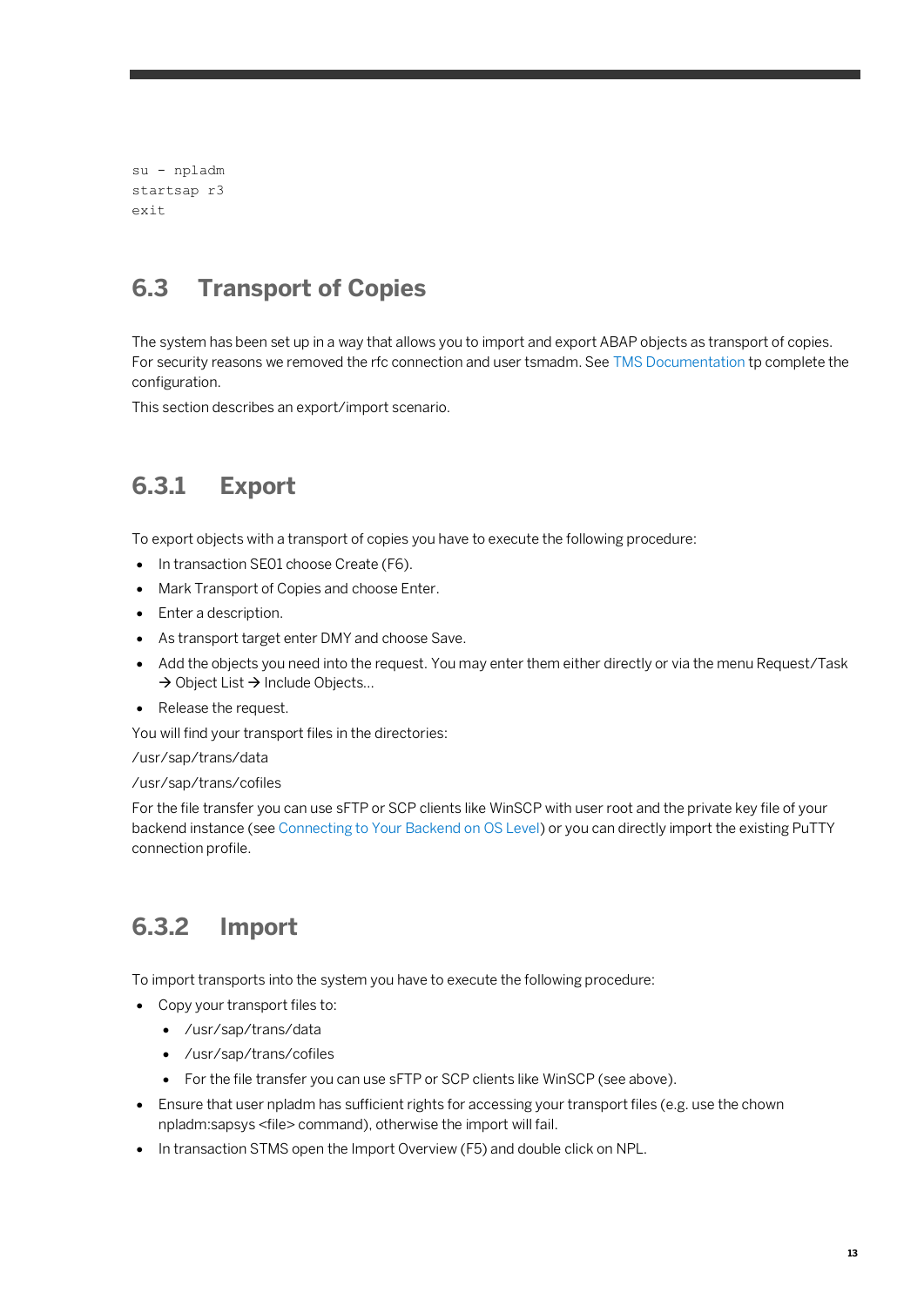- $\bullet$  In the menu select Extras  $\rightarrow$  Other Requests  $\rightarrow$  Add.
- Use the F4 help to select your transport request.
- Choose Enter and answer the question if you want to attach the request to the NPL import queue with yes.
- Mark the request in the import queue and select Ctrl+F11 (Import Request).
- In the popup select for Execution "Synchronous" (for smaller request) and mark all import options.
- Choose Enter and Yes to import your request.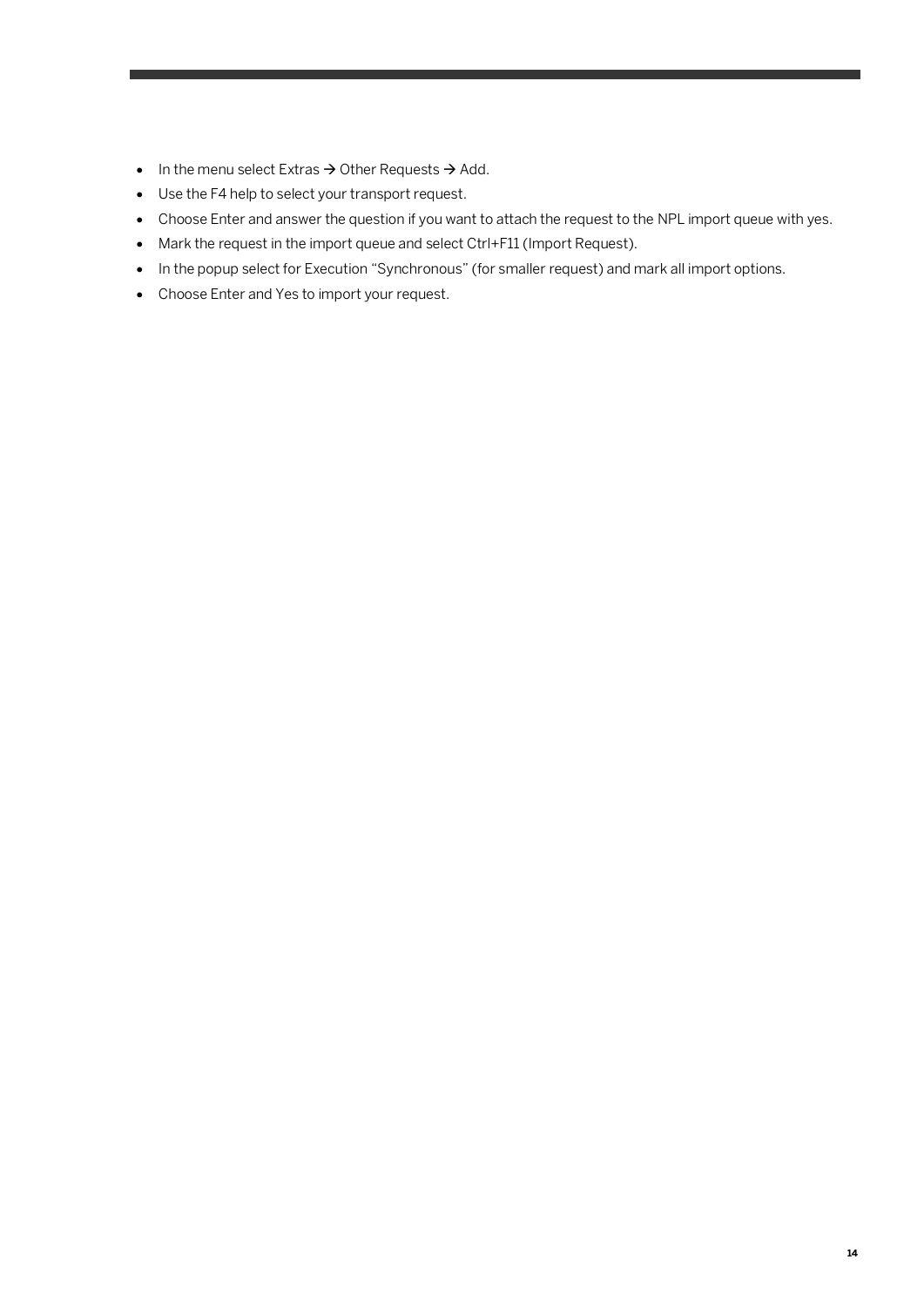# <span id="page-14-0"></span>**7 Tutorials and Demo Scenario**

The developer edition is a preconfigured system and comes with a bunch of sample scenarios and tutorials. The scenarios are directly accessible from the DEVELOPER or BWDEVELOPER start menu. Launch the applications and read the accompanying blogs or tutorials in SCN. For a full, uptodate list of available tutorials /demos, see the following blog in SCN:

#### [Guides and Tutorials for AS ABAP on SAP HANA \(Dev Edition\)](https://blogs.sap.com/?p=351999)

To access the linked guides please ensure correct proxy settings (see solution guide) and use Firefox for running the sample applications.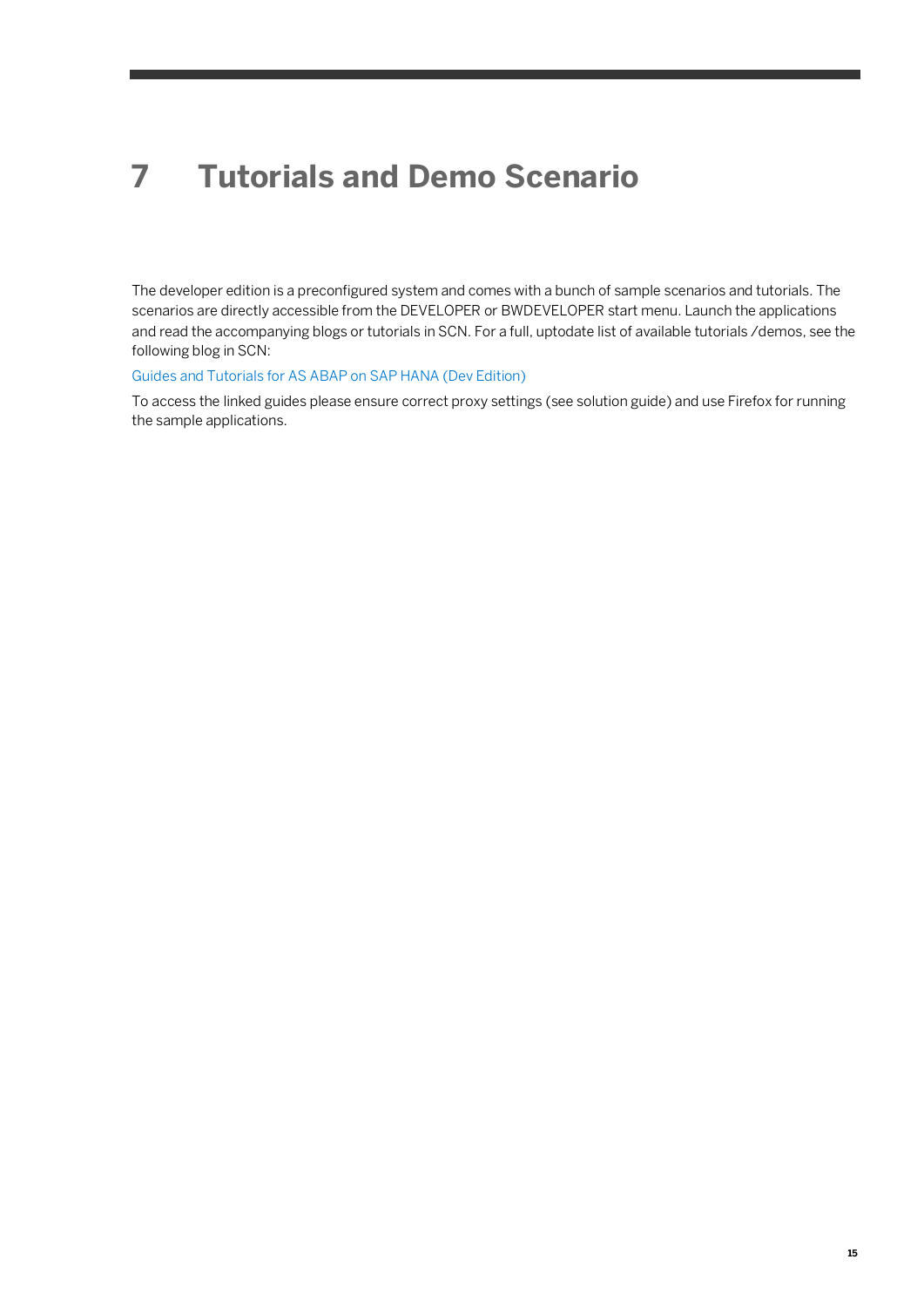## <span id="page-15-0"></span>**8 Additional Information**

### <span id="page-15-1"></span>**8.1 Frontend Settings**

### <span id="page-15-2"></span>**8.1.1 Windows Proxy Settings**

If you want to access the internet from your frontend instance, which is not required for working with this solution but allows you to update your frontend tools, please proceed as follows:

If you created your instance in the public AWS cloud environment, no additional proxy settings should be required to access the internet.

If you created your instance in a private/corporate subnet of a virtual private cloud (VPC), you have to enter the address of your proxy server or the internet gateway in the Windows internet settings: Open Internet Explorer > Internet options and add a proxy exception for hanadb, abapci, \*.dummy.nodomain (default dummy domain) or the fully qualified host names. SAP HANA Studio will automatically update its proxy settings according to the Windows internet settings if you don't change the default proxy settings in Eclipse (Active Provider: Native).

### <span id="page-15-3"></span>**8.1.2 Enhanced Security Configuration**

On the Windows Server image the enhanced security configuration (ESC) of Internet Explorer is activated by default (recommended by Microsoft). This makes working with Web UIs and external sites like SCN inconvenient and forces you to deal with several security pop-ups and notifications. Thus, you can deactivate IE ESC with the following procedure (at your own risk):

In the Start menu navigate to All Programs > Administrative Tools > Server Manager.

In the Server Manager root node click on Configure IE ESC in the Security Information section.

<span id="page-15-4"></span>Deactivate the IE ESC for administrators.

### **8.2 Using Local Client Software**

If you want to access SAP ASE or the ABAP application server of your backend instance from your local client (not via the associated frontend instance), we recommend the following procedure for a local Windows environment (other operating systems require different SAP clients):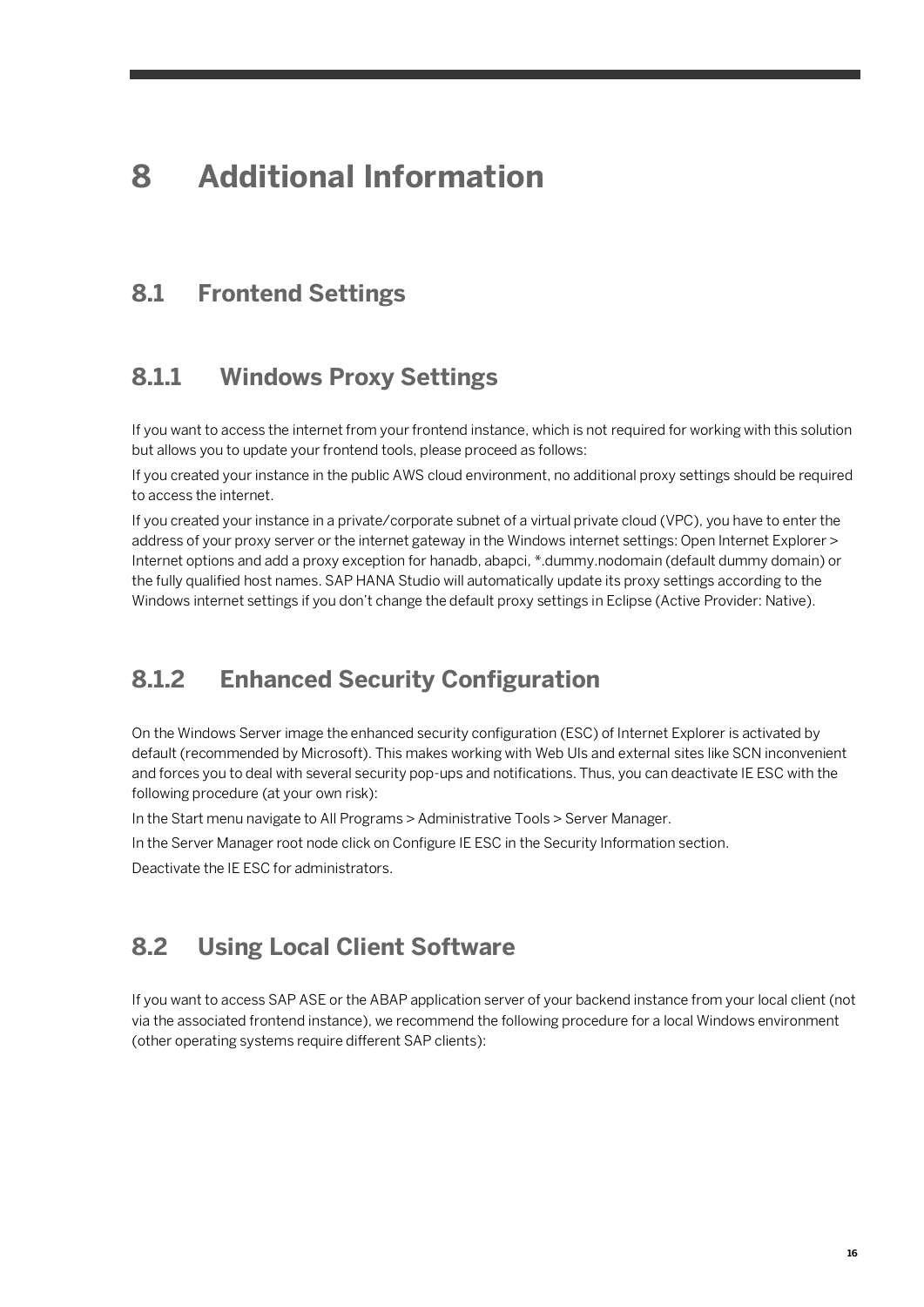## <span id="page-16-0"></span>**8.2.1 Downloading the SAP client software**

Before connecting to the frontend instance using the Remote Desktop Connection, open the Options dialog and navigate to the Local Resources tab.

Hit the more button in the Local devices and resources section and activate one of your local drives.

After logging into your frontend instance you can use Windows Explorer to exchange files between your local machine and your frontend instance.

The SAP software is located on the D: drive of your Windows instance:

- Copy the hdbstudio70 folder to your local environment and adapt the JVM location in the hdbstudio.ini file to the location of your local JVM.

<span id="page-16-1"></span>- Copy the SAPGUI-BI-Core.exe file to your local environment and start the installation of SAP GUI for Windows (take a look at the SAP GUI documentation for prerequisites).

## **8.2.2 Accessing your Backend Instance locally**

Before you can use your local SAP client software you have to ensure, that your backend instance is accessible locally and all required TCP ports are open.

We strongly recommend not to use a public instance for this setup, but instances running in a virtual private cloud (VPC) with a VPN connection to your local network. For more information, how to create instances in a VPC please revisit th[e Using SAP Cloud Appliance Library](file:///C:/Users/d000101/AppData/Local/Microsoft/Windows/Temporary%20Internet%20Files/Content.IE5/PR03U87H/ABAP_74_SP10_HANA_DevEdition.docx%23_Using_SAP_Cloud) section.

If your instances are running in a VPC with VPN connection to your local network, you could open all ports by checking the Open all TCP ports option in the Access Points setting (Virtual Machine tab of your CAL instance). If you only want to expose the required ports (recommended approach), the list below shows all required TCP ports:

| Protocol          | Port . | Description                                          |
|-------------------|--------|------------------------------------------------------|
| <b>SSH</b>        | 22     | Used for SSH connection to the server                |
| Custom TCP        | 3200   | SAP Dispatcher, used by SAP GUI                      |
| Custom TCP        | 3300   | SAP Gateway. Used for CPIC and RFC<br>communication. |
| <b>Custom TCP</b> | 3601   | Message Server                                       |
| <b>HTTPS</b>      | 8443   | SAP HANA Cloud Connector Administration              |
| <b>Custom TCP</b> | 30215  | External SQL Interface. Used by SAP HANA<br>Studio.  |
| <b>HTTP</b>       | 80000  | HTTP (AS ABAP)                                       |
| <b>HTTPS</b>      | 443000 | HTTPS (AS ABAP)                                      |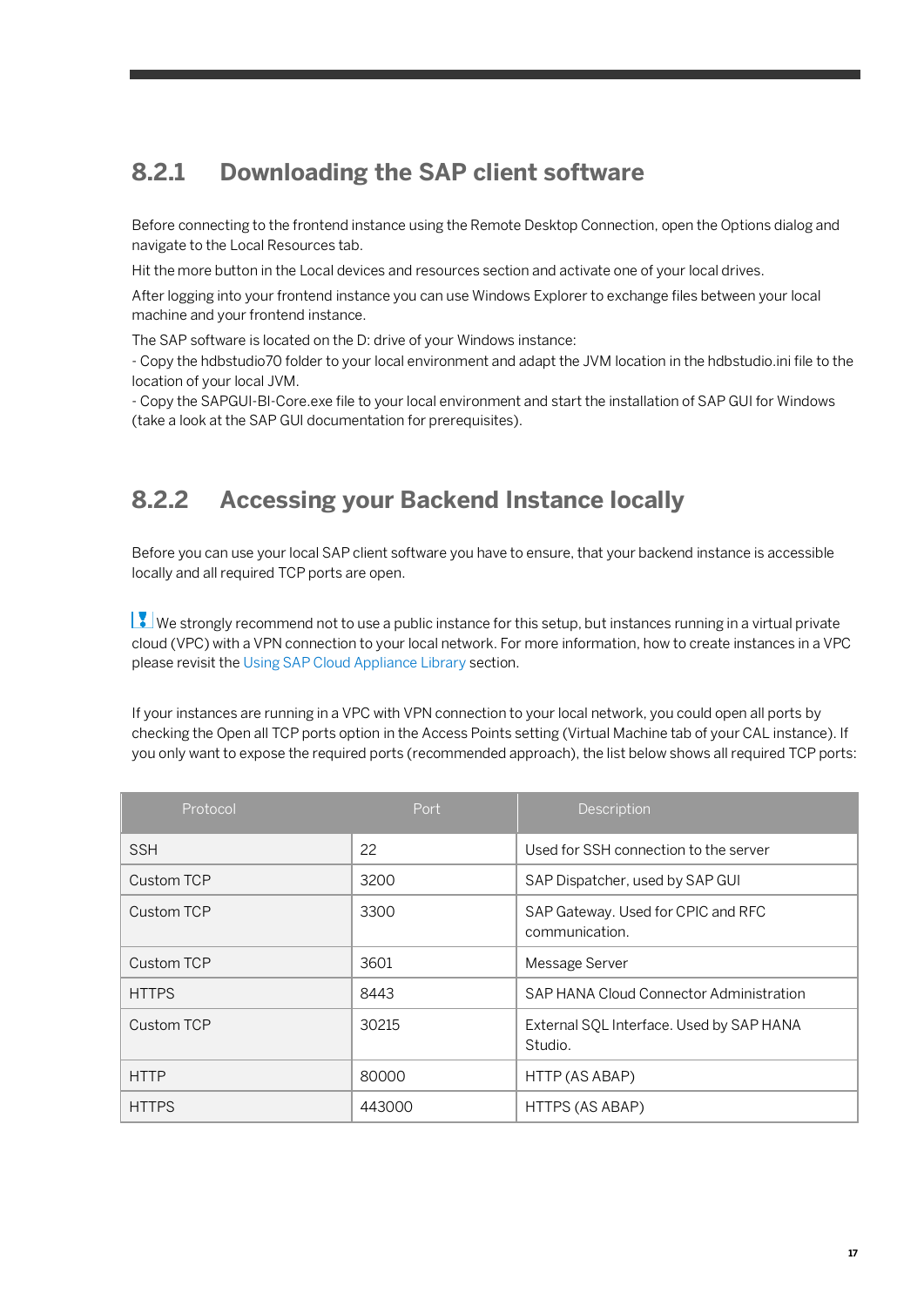After following the steps above you should be able to access your cloud instances from your local environment and use the locally installed client software.

Please keep in mind that in case of latency or bandwidth issues a remote desktop connection to your frontend instance might be the better choice.

## <span id="page-17-0"></span>**8.3 Additional Information for Business Warehouse**

Beside a configured BW ABAP backend we also provide with this version some reporting capabilities.

The BW Modeling Tools (installed and configured on the Frontend Server within this solution) contains now our Eclipse based Query Designer to create/change BW queries. In addition we also provide the Design Studio with the ability to create local dashboards. Of course all ABAP based reporting options are still available (Transaction RSRT, BPC Reporting). Due to license restrictions of Microsoft Office the use of BEX Analyzer or Analysis Office is not possible.

New in NW 7.50 is a fully configured BPC (Business Planning and Consolidation) Web Client with two demo scenarios. The BPC web client can be accessed either with firefox or with your local browser via https://<IP Address of your Instance>:50001/sap/bc/ui5\_ui5/sap/bpcwebclient (ignore the missing certificates).

If you maintain a mapping of the IP address and the servername in your local

/etc/hosts file you can also access the url via the server name.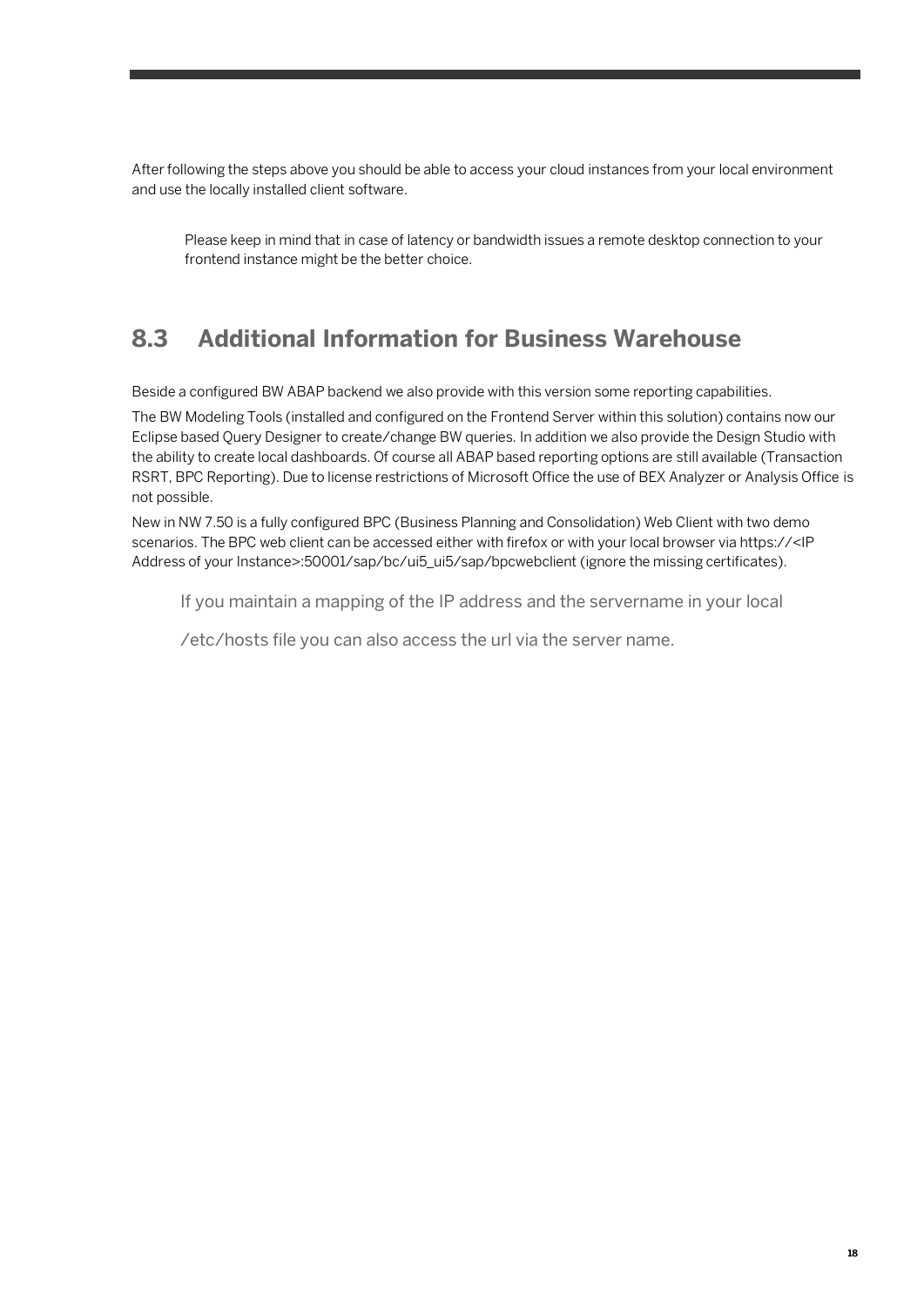# <span id="page-18-0"></span>**9 Troubleshooting**

Symptom: You cannot connect to your frontend instance via Remote Desktop Connection. Please ensure that your local network permits outbound RDP connections on port 3389 (TCP/UDP), i.e. your firewall/router doesn't block these connections.

Symptom: You cannot connect to your backend instance via SSH. Please ensure that your local network permits outbound SSH connections on port 22, i.e. your firewall/router doesn't block these connections.

Symptom: You cannot select the Corporate Network option when creating a new solution instance.

The AWS subnet you want to use might be located in the wrong region. Please ensure to create a subnet in the Amazon region US-East (Virginia).

Symptom: You can't connect to your backend instance using your local SAP GUI.

• Check, if the ABAP server is running:

.

- Logon as root to the server on which the database is running (se[e Connecting to Your Backend on OS Level\)](#page-10-0). Then execute the following statements to check the status of the ABAP server: su – npladm
	- sapcontrol -nr 00 -function GetProcessList
- Check if all required TCP ports are open and accessible from your local network:

For more information about how to use the SAP Cloud Appliance Library, you can read the official documentation of the product by choosing the following navigation from SAP Cloud Appliance Library: Related Links & Help  $\rightarrow$ Documentation. If you cannot find the needed information in the documentation, you can open a normal support ticket within the SAP Cloud Appliance Library (BC-VCM-CAL) component and your ticket will be processed by the SAP Cloud Appliance Library Operators. If you have AWS related problems, you can report them directly to AWS support or alternatively on the BC-OP-LNX-AWS component in SAP Service Marketplace.